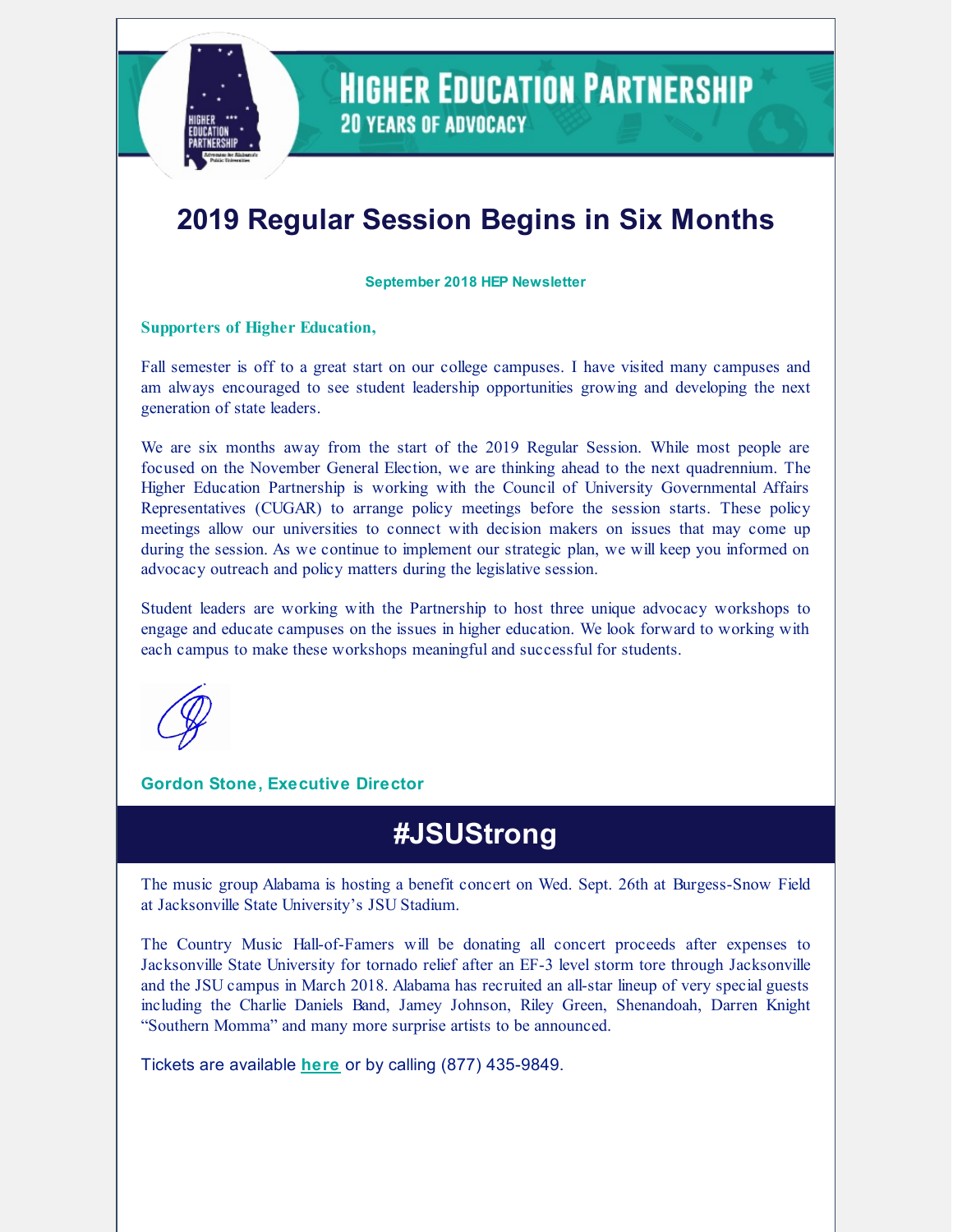

# **University Advocacy Workshops**

The Higher Education Partnership is offering three advocacy workshops for the Fall semester. We are working with SGA presidents to arrange the workshops on any of the topics below.

**Voter Registration Drive** --in Alabama's statewide elections, 180,000 votes can literally change the outcome so the **college vote matters**! The Higher Education Partnership is working with university campuses to have a voter registration drive to get students registered to vote in the 2018 General Election.

**Issues in Higher Education Presentation**--The Higher Education Partnership is planning to present critical issues facing higher education to student groups on campus.

**Legislative Meet and Greets**--After the November General Election, the Higher Education Partnership will offer students an opportunity to meet with newly elected and newly reelected local leaders to network and talk about the impact higher education has on students' lives and Alabama's economy.

*Questions about the advocacy workshops can be emailed to partners@higheredpartners.org*

### **5 Reasons Why State Advocacy Rocks!**

When people think of advocacy, they tend to think of efforts inside the Beltway. But if you want to get things done, you shouldn't forget to include some action on the state level, say some experts.

If you want proof, the 113th Congress passed 352 bills and resolutions, while the state legislatures passed more than 45,000 bills and resolutions in that same period.

Why is state advocacy so effective? For one thing, "because all politics is local," says Jeff Shaw, director of public policy at the Connecticut Association of Nonprofits.

"There is an incredible amount of power that comes from talking with local politicians," he says.

Shaw and other experts share some of the reasons why you can and should get action going in the states: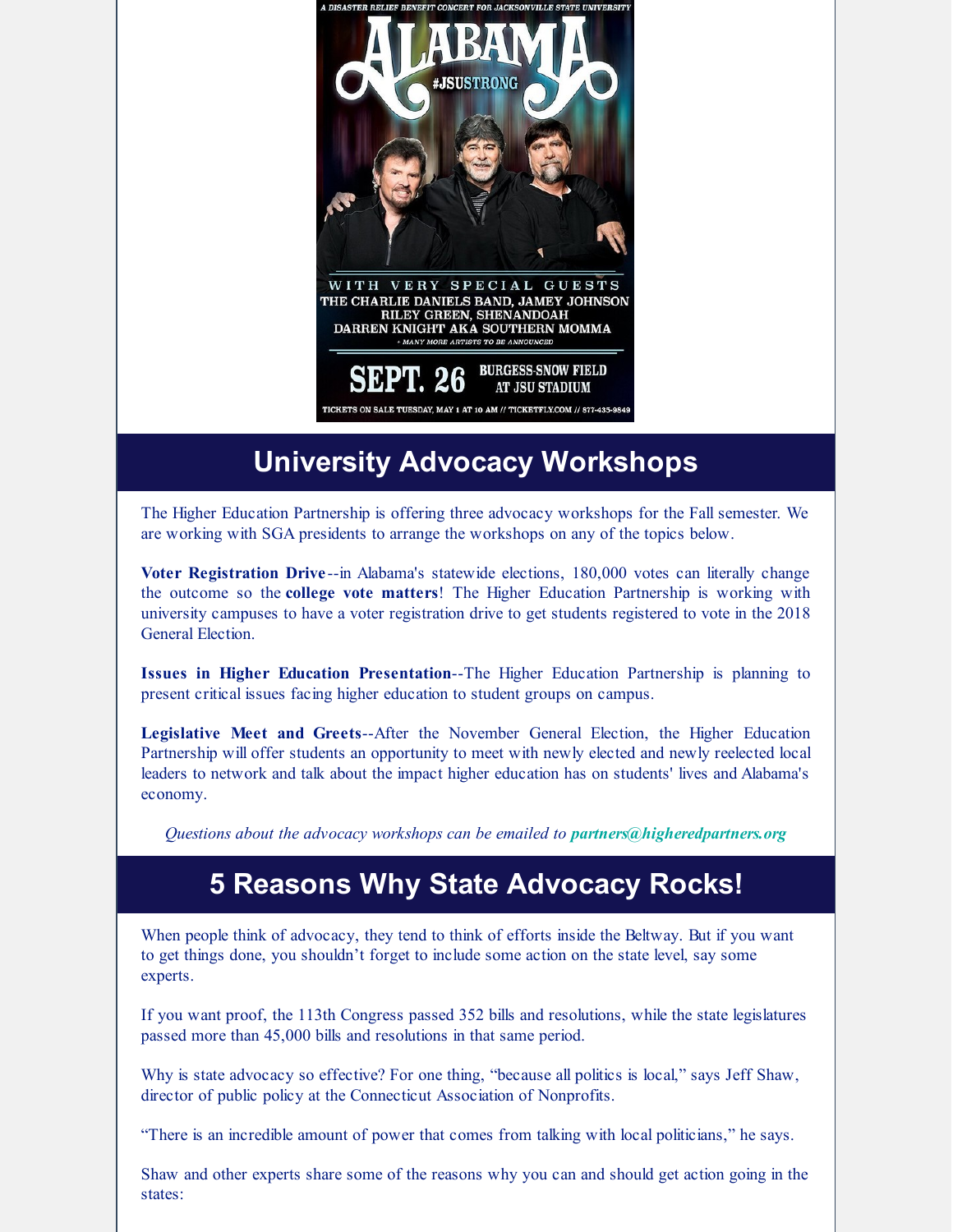#### **1. Local lawmakers tend to be more accessible.**

This can come in handy for advocacy professionals who strive to build relationships with these lawmakers over time.

State and local lawmakers usually don't have the same time constraints and pressures on them as those in Washington, so it's easier to get them on the phone or meet with them in person. "Being present goes a long way over time" in developing relationships with staffers and lawmakers at the local level, Shaw says.

#### **2. There is a lot to be learned from people at the state level.**

"People really chew on issues deeply from a variety of angles" at the state level, says Susie Brown, public policy director at the Minnesota Council of Nonprofits. Because of this, the states are like "little think tanks," she says.

Many times, if the federal government is looking at an issue, you can be sure that a number of states have already tried to tackle that same issue.

#### **3. Ideas catch fire in the states.**

What gets legislative attention in one state can quickly spread to other states. Many times federal laws began as a multitude of state laws.

For this reason, it's always good to keep your eye on what's trending in the states, Shaw says.

#### **4. You can get ahead of the curve by working in the states.**

Federal work is reactive, while work at the state level is often proactive, says David Thompson, vice president of public policy at the National Council of Nonprofits.

You don't have to do advocacy in all the states to reap a positive effect, but you do have to be aware of what's happening in some of them. "Broaden beyond yourself," he says.

#### **5. States are less hindered.**

It goes without saying that the federal government has more pressures and mandates than states do, so it's no surprise that Congress has trouble getting things done, Brown says. For this reason, "states are really where the action is," she says.

If you work on the state level and would like to get involved at the federal level, take the lead from the people who are doing that kind of work, Brown says.

And, likewise, people at federal level should make state advocates their trusted partners. "Try to understand who the key players are and really learn from them," she says.

When it comes down to it, state and federal advocacy professionals employ all the same strategies to get their jobs done. Yet, they can learn a lot from each other about how to succeed.

*\*\*Reprinted from August 24, 2015 CQ article by Diana Manos\*\**

### **University Student Presidents' Council Supply Drive** *Oct. 1 through Oct. 12*

The University Students Presidents' Council is holding school supply drives on campuses to collect items for schools in need. For many schools, paper, pencils, crayons, glue are in short supply, and teachers often use their paychecks to purchase classroom needs.

Thanks to the leadership of Council Co-Chairs Price McGiffert and Grace Newcombe, student presidents are having a direct impact on meeting this local need by organizing a school supply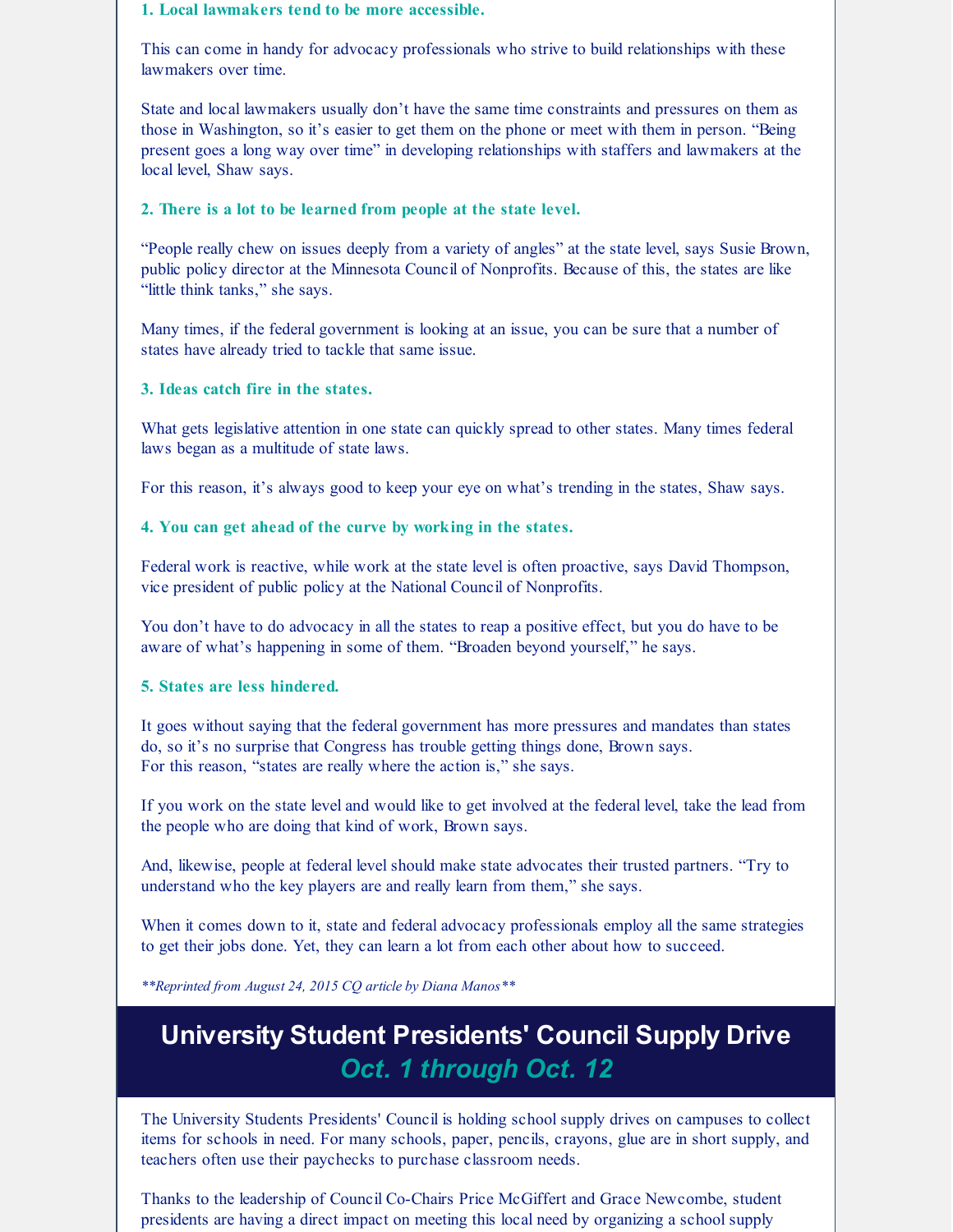drive.

Beginning October 1, students can drop off items to their local SGA Office or make a donation to help cover supplies.The supply drive will run through Friday, October 12.

Questions about the supply drive can be directed [here.](mailto:info@higheredpartners.org) The Higher Education Partnership hopes you'll support this special service project!



# **News From Around University Campuses**

**[Alabama](https://www.alabamanewscenter.com/2018/09/16/day-alabama-history-sept-16/) News Center:** On this day in Alabama history: Auburn opens its Montgomery campus

**WAAY [\(ABC-Huntsville\):](http://www.waaytv.com/content/news/University-of-Alabama-Huntsville-sees-record-enrollment-492441281.html)** University of Alabama Huntsville Sees Record Enrollment

**[Opelika](https://www.oanow.com/news/auburnuniversity/leath-more-than-enrolled-at-auburn-university/article_04cd2504-b88a-11e8-b263-ef86ebf33397.html) Auburn News:** Leath: More than 30,000 Enrolled at Auburn University

**[Gadsden](http://www.gadsdentimes.com/news/20180913/charlie-daniels-joins-alabama-and-friends-in-jsu-benefit-concert) Times:** Charlie Daniels joins Alabama and friends in JSU benefit concert

**University of [Montevallo](https://www.montevallo.edu/us-news-19/) News:** University of Montevallo Scores High Marks in U.S. News and World Report's 2019 Best Colleges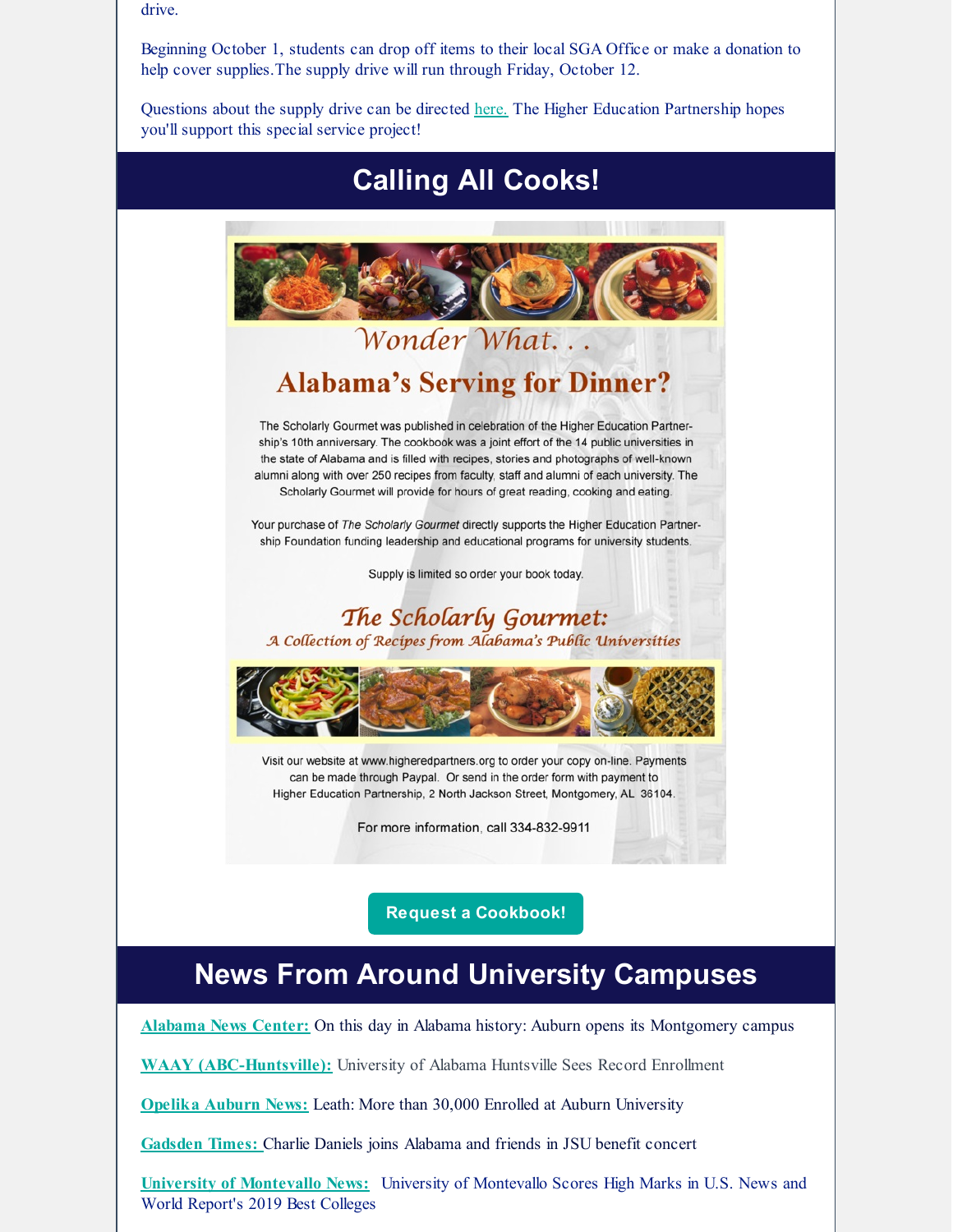**[Alabama](http://altoday.com/archives/26634-richard-shelby-announces-3-2m-grant-for-new-research-facility-at-troy-university) Today:** Richard Shelby announces \$3.2M grant for new research facility at Troy **University** 

**[Alabama](http://www.apr.org/post/university-south-alabama-changes-hospital-name#stream/0) Public Radio:** University of South Alabama Changes Hospital Name

**[Tuscaloosa](https://www.tuscaloosanews.com/news/20180920/philanthropist-hugh-culverhouse-jr-donates-millions-to-university-of-alabama-law-school) News:** Philanthropist Hugh Culverhouse Jr. donates millions to University of Alabama law school

**The Odessa [American:](https://www.oaoa.com/news/business/article_ed3f33c0-ea29-5448-a84c-3b2fd47cd384.html)** UAB Medicine and IKS Health Collaborate to Address Patient Access, Outcomes and Physician Burden

**[Rocket](https://www.rocketcitynow.com/sports/alabama-a-m-university-cuts-ribbon-to-new-scoreboard/1434196517) City Now:** Alabama A&M University cuts ribbon to new scoreboard

**[Montgomery](https://www.montgomeryadvertiser.com/story/entertainment/2018/08/29/labor-day-classic-brings-huge-celebration-asu/1126212002/) Advertiser:** Labor Day Classic brings huge celebration to ASU

**[Decatur](https://www.decaturdaily.com/news/limestone_county/athens-state-s-interim-president-has-list-of-priorities-for/article_505f7486-82bb-5704-8ad5-17853f076b1c.html) Daily:** Athens State's interim president has list of priorities for the next year

**[Times](https://www.timesdaily.com/news_summary/getting-ready-to-pour-the-sand/article_ac09b094-5ee4-5cce-b52f-cf60b34dd0e8.html) Daily:** Getting ready to pour the sand

**[Tuscaloosa](https://www.tuscaloosanews.com/news/20180910/fall-enrollment-increases-at-university-of-west-alabama) News:** Fall enrollment increases at University of West Alabama

# **September Snapshots**



Executive Director Gordon Stone and Troy University SGA President Gus McKenzie met on Sept. 12th to discuss *HEP's Fall programming options.*





*University of Montevallo President, Dr. John Stewart, met with HEP Executive Director Gordon Stone on Thursday,* Sept. 20 to discuss ongoing initiatives at the university and update on the activities of the University Presidents' *Council. Dr. Stewart currently serves as council chairman.*